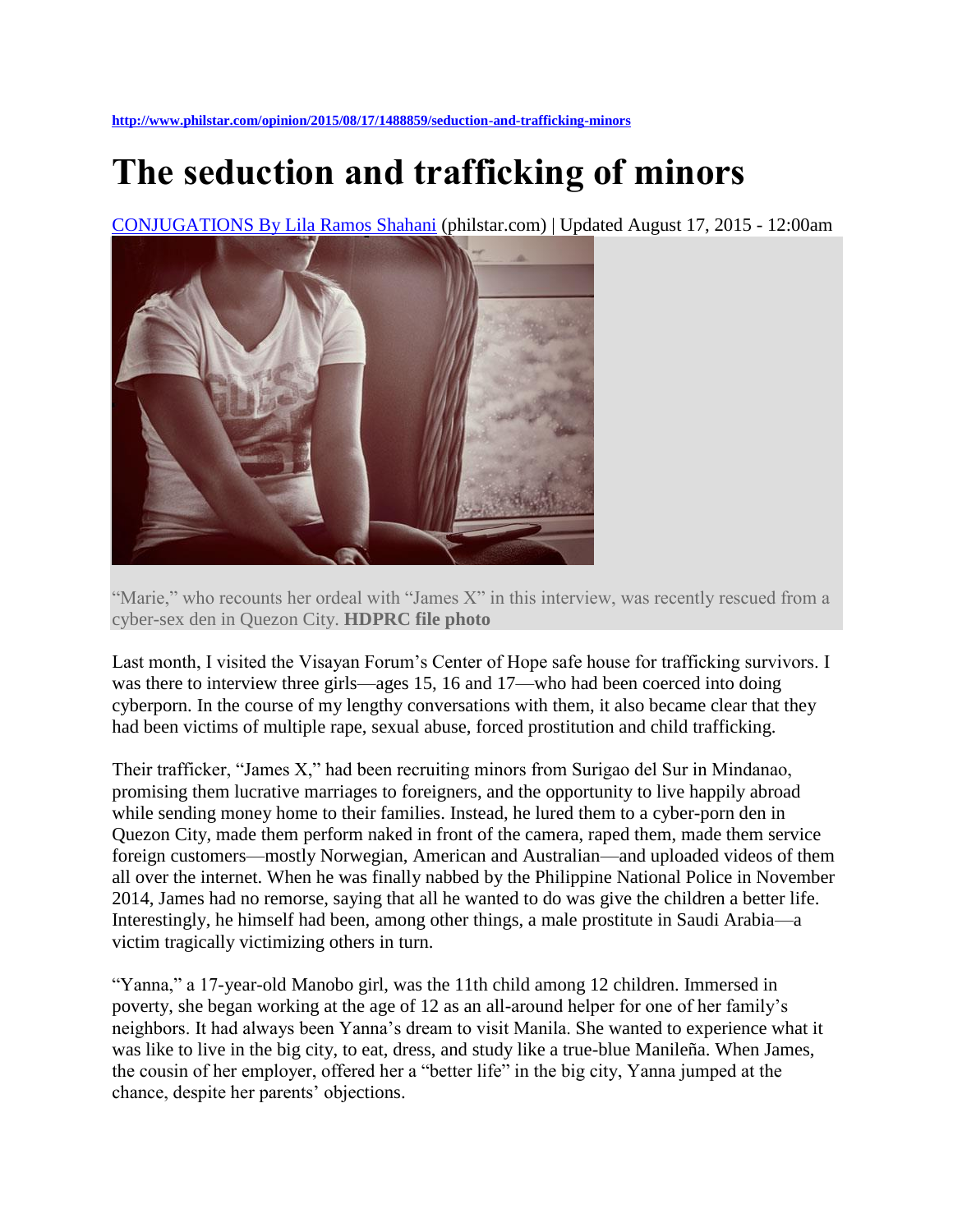"James told me I was beautiful, that foreigners would like me for my beauty," Yanna shared. She was only in the third grade when she left with James. He gave her a full make-over, with various hair and body treatments. "He used avocado to treat my hair. He also bleached my skin because I used to be so dark. He pampered me and gave me everything. He even sent me to school," she said.

Opinion ( Article MRec ), pagematch: 1, sectionmatch: 1

One month later, around midnight, James woke her up to chat online. Unfamiliar with computers, Yanna didn't know what to do. She was surprised when suddenly James asked her to take off her clothes in front of the camera while he typed on the computer, pretending to be her. But it didn't end there. According to Yanna, some of James' clients would visit Manila and personally ask to meet with her. At first, she thought it would simply be dinner, only to find that she would have to service James and his clients at a nearby hotel.

"Regine" shares a similar story. She was only 16 years old and still in high school when she left her hometown. Her father is a carpenter and her mother has a small *carinderia* business. Aware of the hardships that her parents had to go through to feed and send her seven other siblings to school, Regine wanted to find ways to help.

She met James when the latter visited Surigao to find girls who wanted to meet and marry foreigners. At first, her parents didn't approve of her leaving for Manila with a complete stranger. But James was persistent, Regine remembers. He convinced her parents that a better life awaited their daughter. Regine also assured her mother that she would send money to them every month when she got to the city.

Like Yanna, she was also pampered by James. He signed her up in an expensive gym so she could work out and tone her body. Regine thought that James was being kind to her. But it wasn't long until James revealed his true colors: one day, he asked Regine to pose naked for a photo, which he then sent to a foreign client. Regine tried to refuse but James forced her to pose. Eventually, James won out. As she sat naked in front of the camera, James assumed her identity,chatting with several clients.

It was in Quezon City—where James had set up his cybersex den—that Regine and Yanna met "Marie," another survivor. Marie, now 15, was living in James' neighborhood before she was recruited. James offered her work after doing a favor for her parents.

"James gave my mother P15,000 to bailout my father, who was accused of stealing gasoline. After that, James asked me if I wanted to help my parents.To pay off my family's debt, I agreed to work for him, not knowing exactly what the nature of the work was," Marie recalls. But she didn't think that what he was doing was illegal, since her mother was a good friend of James' sibling.

One day, James asked her to come to his house for a chat session. She had never before performed online. When she arrived, he locked her in a room and forced her to sit in front of a camera naked as he typed.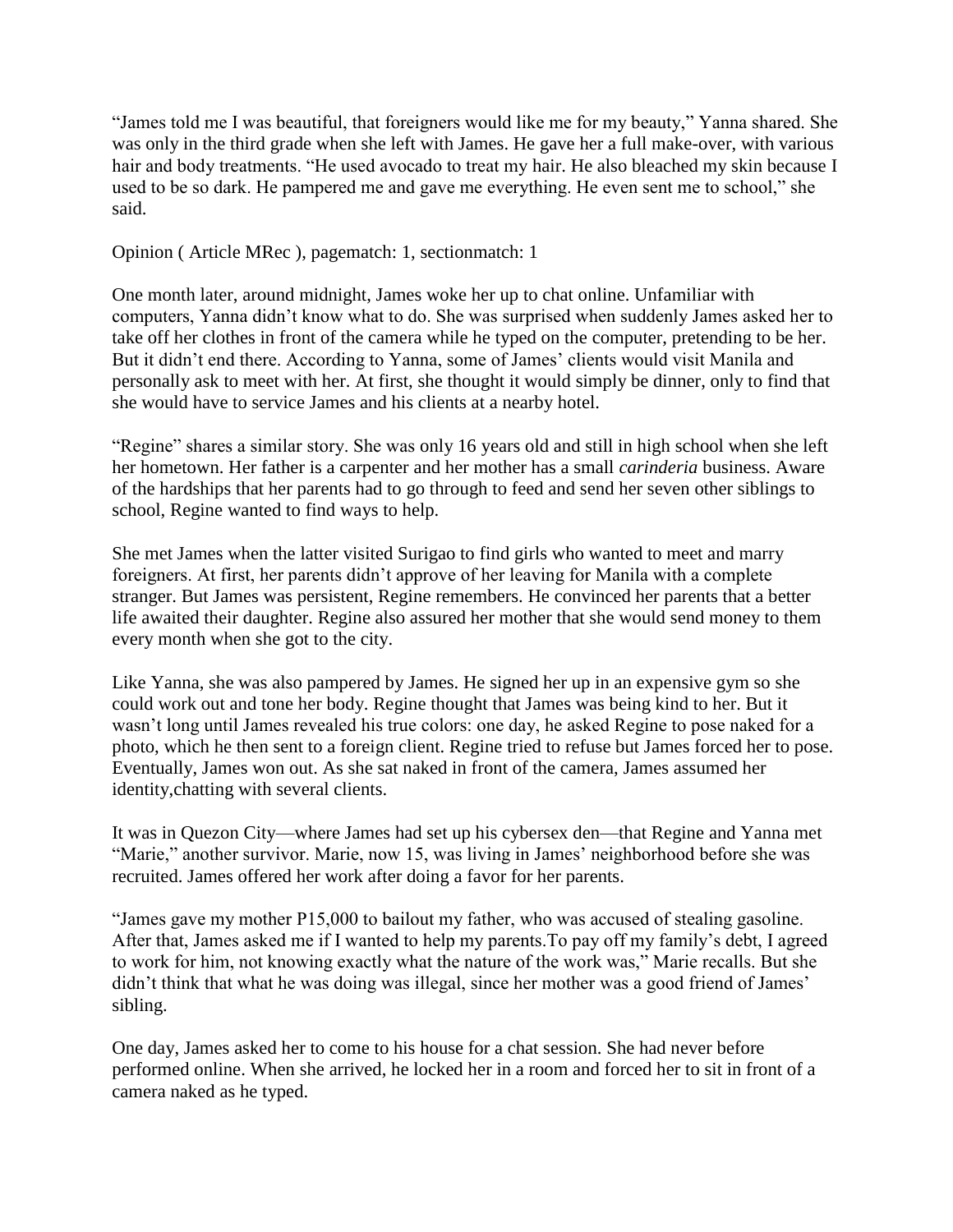But it was not only online porn. All three further revealed that they had been raped by James multiple times. They were also forced to service his many clients in different hotels.

Mired in poverty, the three girls shared several things in common: they were all supposed to be in school, were lured by the glamor of the big city, and were ignorant about the terrible perils of human trafficking.

Indeed, it is a common enough narrative in depressed rural areas—young women who don't have access to education are seduced into leaving their families to look for a better future. Sadly, not all these young girls succeed. Some of them fall into the trap of working for persons they barely know or committing to relationships they think might save them from poverty. Instead, what they encounter is contemporary slavery in its most pernicious form.

Trafficking in Persons, as defined under the law, refers to the recruiting of persons with or without the consent or knowledge of the victim for the purpose of exploitation or forced services.

Currently, James is being charged with trafficking minors, rape, child abuse and exploitation, violence against women and children, and violation of the anti-cybercrime law.

The International Labor Organization (ILO) estimates that between 60,000 to 100,000 Filipino children—and as many as 400,000 women—are trafficked each year. From 2005-2012, a total of 1,693 cases of human trafficking were officially recorded. However, only 212 traffickers have been convicted since then. Today, countless cases of human trafficking in and out of the country remain unreported.

Despite the many laws aimed at eliminating the trafficking in persons, the reality has continued for many years. The government, with the aid of NGOs, has set up a number of institutional mechanisms for the protection and support of trafficked persons—especially women and children. Stringent penalties have also been mandated for violators.

One of these laws is the Expanded Anti-Trafficking in Persons Act of 2012. It tackles common illegal practices that perpetuate trafficking, which include child prostitution, forced labor, slavery, involuntary servitude, sex tourism, sexual exploitation, debt bondage, and pornography. Other laws enacted to prevent similar crimes are the Cybercrime Prevention Act of 2012, which criminalizes acts of cybersex for financial gain and online child pornography; and the Anti-Child Pornography Act of 2009.

The Philippines is no stranger to sex trafficking. Evidence of prostitution already existed as early as the Spanish colonial era. It skyrocketed during the Filipino-American War, while the practice of using comfort women during the Japanese period—where women were used as a weapon of war—was widespread. Contemporary practices of prostitution in an era of globalization, digital technologies, rampant sex tourism amid conditions of increasing income inequality and poverty incidence have meant that sex trafficking and online pornography have been frequently yoked together.